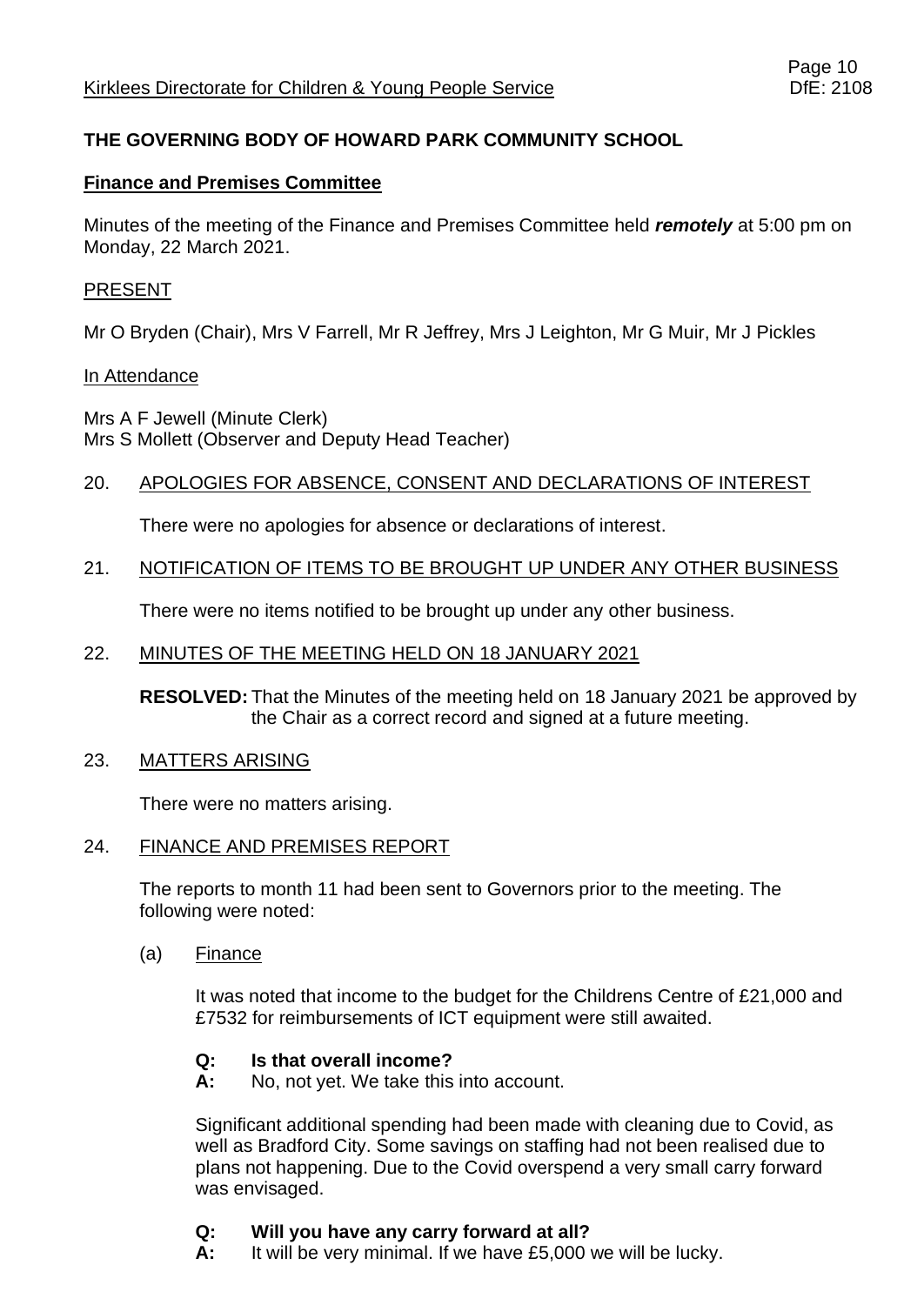## **Q: What happens if we go into deficit?**

**A:** We have to budget to pay this back out of our next budget.

### **Q: Have you got all funds in from the Government for the additional Covid expenses?**

**A:** Yes, we are not aware that we will receive anything further. We have allowed a further £7,060 for covid catch up. We also don't know how much we will receive for Sports Premium, we have not received any confirmation about that yet. We have allowed £7,048 for Sports Premium.

### **Q: What was the extra expenditure for the drains spent on?**

**A:** During the summer term there was a strong smell coming from the drains under the Head Teacher's office. The drain company came out and rodded the drains. They needed to flush a substance through to re-line the drains as they had cracked. It has since been drastically better since, but it was one of those things that we could not foresee.

### **Q: Have the extra costs for the gas boiler been because it was new? Are the costs likely to go down?**

**A:** Our heating hasn't worked to full capacity and this winter was the first time we have had a fully functioning gas boiler as well as a cold winter period. We also had to have our doors open due to Covid. Our readings are taken automatically and sent to the LA. We have budgeted for next year based on this years' readings so it should be on a worst case scenario. Hopefully, next year this will not get any worse.

## **Q: Can we stop the extra cleaning costs soon?**

**A:** We have budgeted to stop in July.

It was noted that although the School will have a very small carry forward figure, there are other Schools in a worse position, so it is likely that the School will not be 'top of the list' with the LA for support.

Mrs Farrell informed Governors that she was hoping to have the three year forecast summary ready for the next full Governing Body meeting in May.

(b) Premises

The Caretaker is due back at the School on 12 April.

## 25. 2021/22 BUDGET

The draft budget had been circulated to Governors prior to the meeting. Mrs Farrell spoke to the contents. It was noted that the budget has been set realistically.

### **Q: Have you had to make any hard decisions. Are there any drastic spending cuts?**

**A:** We have had to make some hard decisions re premises. We have had to delay the work to Reception, as well as the repairs to the lighting in the hall. For the next year unless work is critical we cannot spend on the building. We are now in a position where it is essential spend only. The issue will be if we have a big requirement later in the year that was not anticipated. We do need to maintain the building but money needs to be directed towards children and education.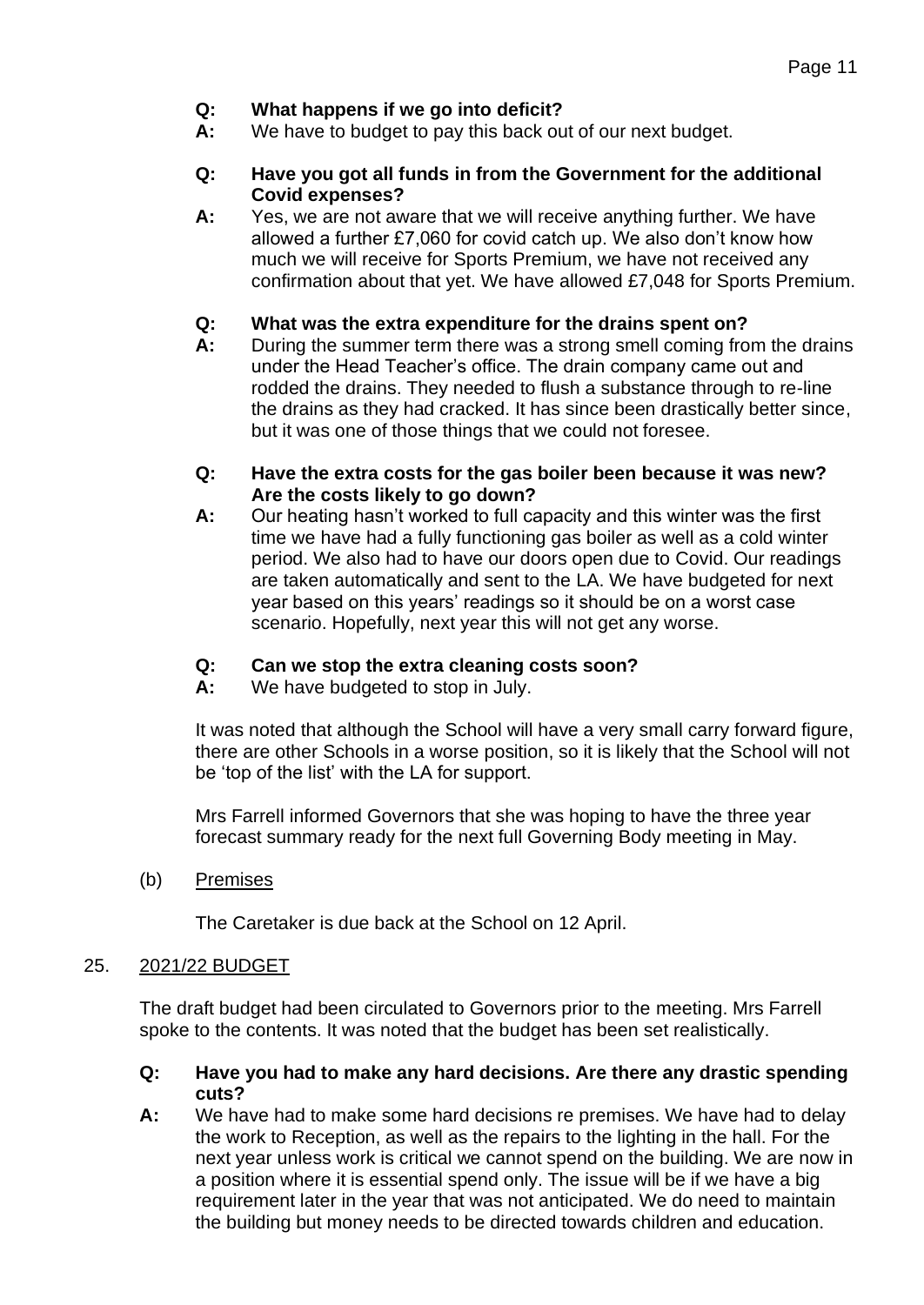Mrs Farrell confirmed that she will be setting up a slightly more structured and controlled ordering system to give more control on what is going out. The Head Teacher advised that he had gone through all general resources spending but there has been nothing drastic or unnecessary spent out of this.

- **Q: Income is reduced, the School has achieved £175,000 with another £28,000 to come in but next year we have only budgeted £93,000. Why is this?**
- **A:** We do have a large amount of income which is FSM and there is £10,000 that we are down on Sports Premium with adjustments to EYFS or SEND as well as £20,000 on School visits income.

**ACTION:** Mrs Farrell to compile report and send to the Chair regarding reduction in income from £175,000 to projected £93,000.

# **Q: Is there anything else on the expenditure that could be looked at?**

**A:** Our biggest expenditure is staff salaries. We have a lot of staff who are very nearly at the top of their pay scale. For example, if we had someone leave and replaced them with an NQT this would save us £15,890. We also have to employ additional support staff to work 1:1 with our high needs children. As well as the Caretaker and extended School staff, our costs are approximately £950,000 and we don't receive any financial reward for having experienced staff but our children do benefit from this. We did have a big staff cutting exercise a few years ago.

It was noted that there have been changes made to high needs top up funding which will increase slightly but the School is hampered by the numbers of children that are at a high level need. This has always been an issue.

## **Q: Is swimming likely to take place in 2021?**

**A:** It is highly unlikely but at the moment we have received no communication about it. We will have to wait and see, but we would be expected to deliver this provision if it is allowed to go ahead.

## **Q: Has there been a double-spend in for School residentials?**

**A:** We have not paid double anywhere. The deposit was paid out of last year's budget and we have paid nothing this year. If this year doesn't go ahead we will receive a credit but there will be no net profit anywhere from this.

Mrs Farrell assured Governors that there is no frivolous spending and anything spent is used in School. Governors agreed to approve the budget, for ratification by the full Governing Body.

**RESOLVED:** That Governors agreed to approve the budget 2021/22 for ratification at the next full Governing Body meeting.

# 26. HEALTH AND SAFETY

The LA audit report from the visit held in December had already been circulated to Governors. Mr Muir reported that he had visited the School on 24 February to go through the list of actions from the report and check the health and safety policy, as well as looking round the premises. Governors were informed that the majority of actions had already been completed. The only outstanding actions were those which applied to the caretaker and outside agencies. This report will be used as a basis for conducting checks in the future.